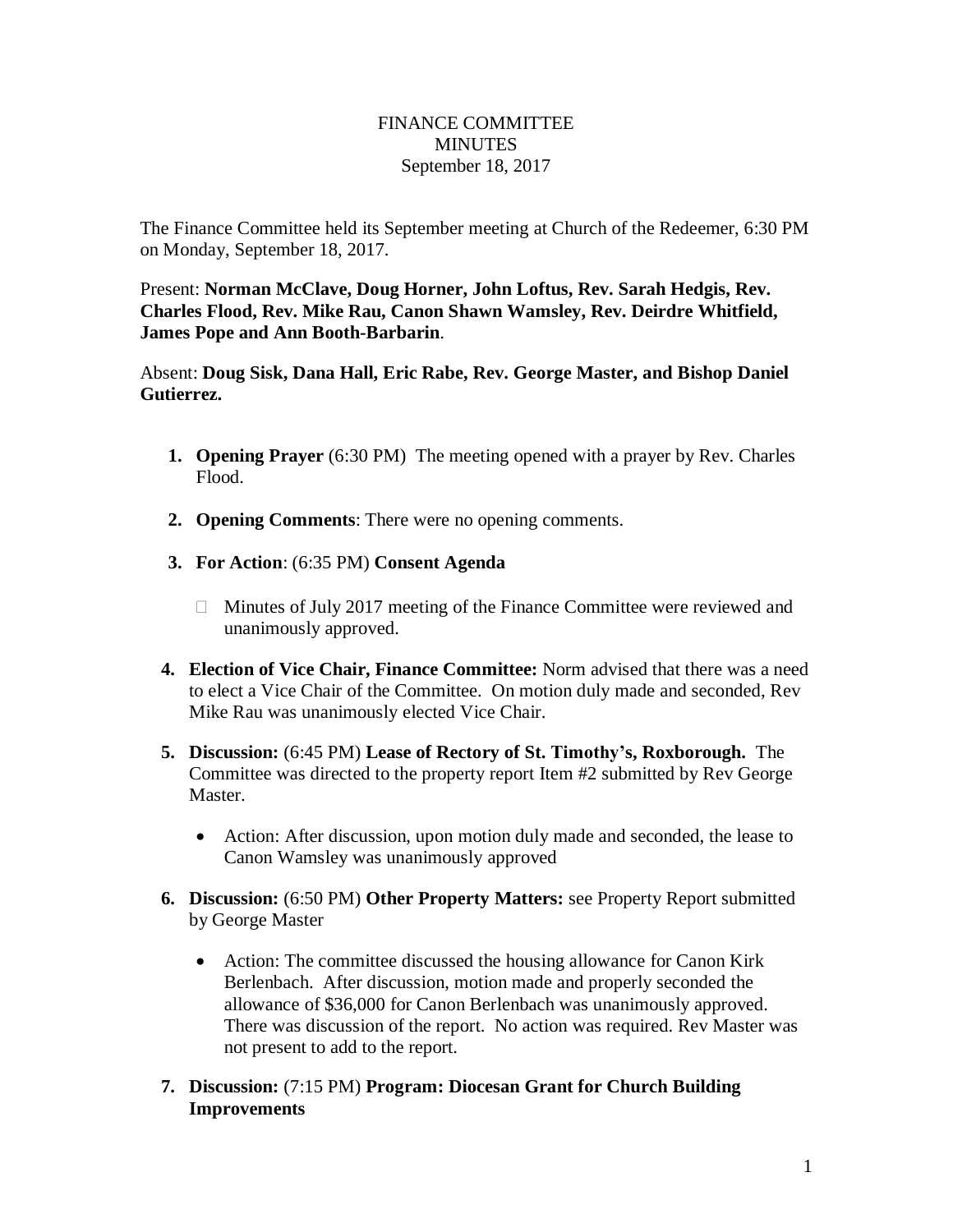• Action: The committee discussed that Program for grants for church building improvements. It is to begin on November 1, 2017. Rev Flood pointed out that there was a difference in the terminology of improvements and repair and that repair should be added. John Loftus explained that the grant could be a part of a larger project. Rev Hedgis suggested that the receiving church contribute to the project. She added that there needs to be an effort to reach parishes so that they understand the program and the mindset shift needed to participate. Norm McClave reported that the Diocesan Council would have that task of communicating and working with the parishes. Rev Flood stressed the importance of the involvement of the Deans.

After significant discussion, upon motion duly made and seconded and subject to the discussion and recommendations the program was supported.

- Action: **Discussion of Reports** (7:30 7:50 PM)
- a. Financial Statements Canon Shawn Wamsley; Doug Horner. Statements distributed. It was noted that the August Financial Reports were presented and reviewed in detail. July reports were submitted and not presented at the meeting. The committee discussed the number of assessments yet to be paid by parishes. Both James Pope and Norm McClave noted that under the rules those non-paying parishes should be precluded from seat and vote at convention. Rev Whitfield advised that parishes that were unable to pay the assessment should be provide with a way to arrange payment. She noted that even a reduced amount could require a payment plan depending on cash flow. The committee acknowledged that parishes paying on a payment plan were not included in the prohibition for seat or vote. Canon Wamsley advised that there would be communication with each parish prior to convention to discuss and make arrangements for paying assessments.

Doug Horner agreed to send to the committee members a list of open assessments.

- b. Treasurer's Report James Pope, Treasurer provided a detailed report.
- c. Standing Committee Report Rev Deidre Whitfield had nothing particular to report. There was no meeting in August.
- d. Subcommittees
	- i. Investment There was some discussion of the funds in the Foundation and the details of the fund accounts which was to be analyzed, described and distributed by Alan Lindsay to the committee. James Pope noted that the annual meeting with the investors would be scheduled in October. Finance committee members could attend. He noted that the meeting was a comprehensive discussion of the state of the Foundation investments.
	- ii. Parochial Relations John Loftus, Charles Flood reported that it was discussed that the Bishop's Committee on Congregational Life and Development would supplant the subcommittee and therefore no